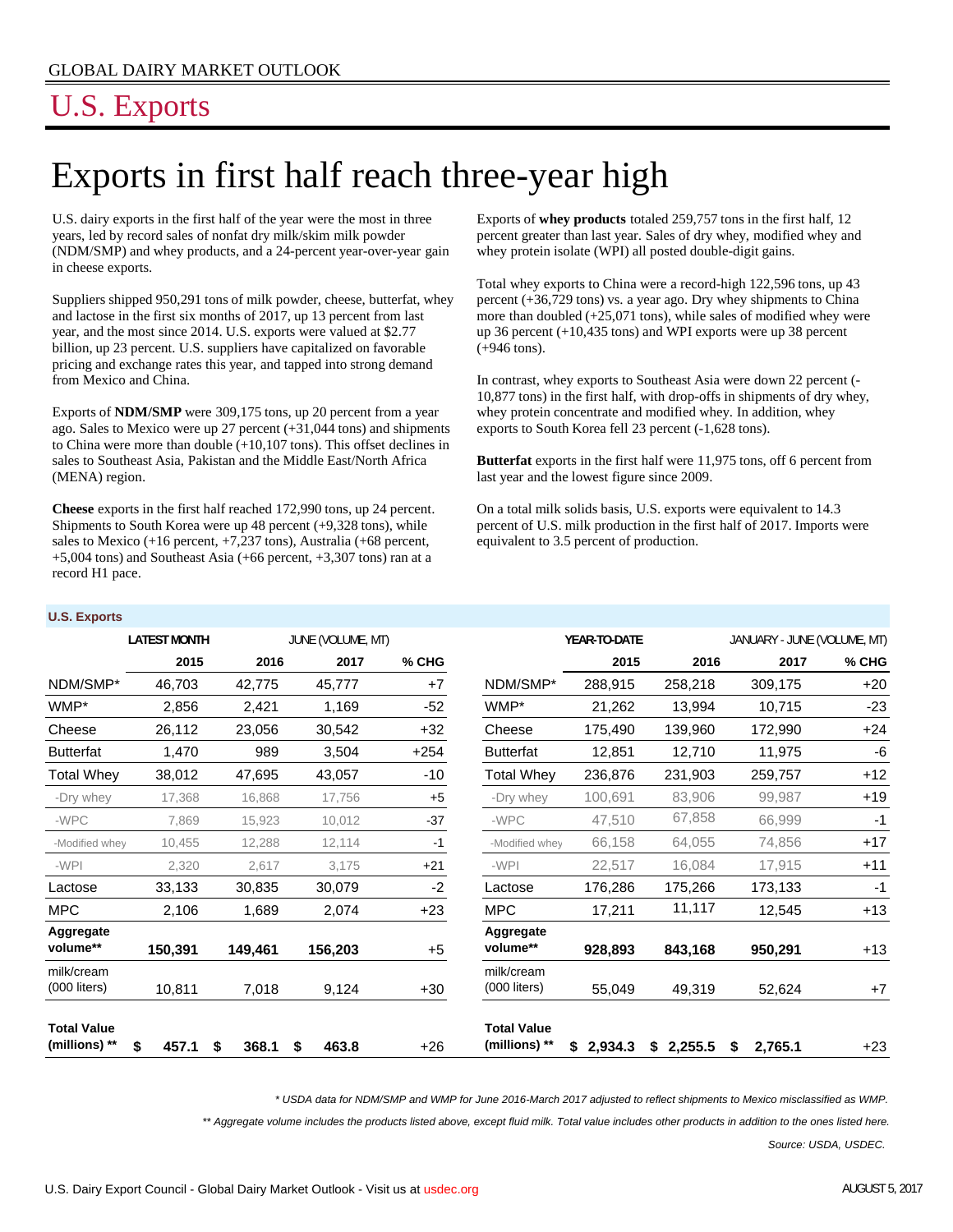## U.S. Exports

**U.S. EXPORTS** VOLUME AND VALUE



\* Volume includes SMP, WMP, MPC, whey, cheese, butterfat, lactose

### **U.S. EXPORTS AND IMPORTS AS A PERCENT OF MILK PRODUCTION**



### **U.S. DAIRY EXPORTS, TOP 10 MARKETS U.S. EXPORTS AS % OF PRODUCTION**

| $(million \$             |   | June 17 | vs. yr ago |
|--------------------------|---|---------|------------|
| Mexico                   | S | 109.1   | $+32%$     |
| Canada                   |   | 62.0    | $+17%$     |
| Southeast Asia           |   | 54.3    | $+12%$     |
| China                    |   | 48.3    | $+60%$     |
| So. Korea                |   | 32.1    | $+111%$    |
| Japan                    |   | 27.6    | $+51%$     |
| South America            |   | 20.2    | $+5%$      |
| Oceania                  |   | 16.9    | $+10%$     |
| Caribbean                |   | 16.6    | $-2%$      |
| Middle East/North Africa |   | 16.0    | $+19%$     |

| (million \$)   | June 17 |       | vs. yr ago |                   | June  | yr ago | Jan-Jun 17 | yr ago |
|----------------|---------|-------|------------|-------------------|-------|--------|------------|--------|
| Mexico         |         | 109.1 | $+32%$     | NDM/SMP           | 50%   | 46%    | 55%        | 47%    |
| Canada         |         | 62.0  | $+17%$     | Total cheese      | 6.5%  | 5.1%   | 6.2%       | 5.1%   |
| Southeast Asia |         | 54.3  | $+12%$     | <b>Butterfat</b>  | 5.5%  | .5%    | 2.7%       | 2.8%   |
| China          |         | 48.3  | $+60%$     | Dry sweet whey    | 45%   | 47%    | 44%        | 38%    |
| So. Korea      |         | 32.1  | $+111%$    | Lactose           | 69%   | 73%    | 68%        | 71%    |
| Japan          |         | 27.6  | $+51%$     | Total milk solids | 14.4% | 14.2%  | 14.3%      | 13.1%  |

### **ACCESS U.S. EXPORT DATA ONLINE**

*Visit usdec.org/research-and-data/market-data/us-export-data*

*Source: USDA, USDEC, National Milk Producers Federation.*